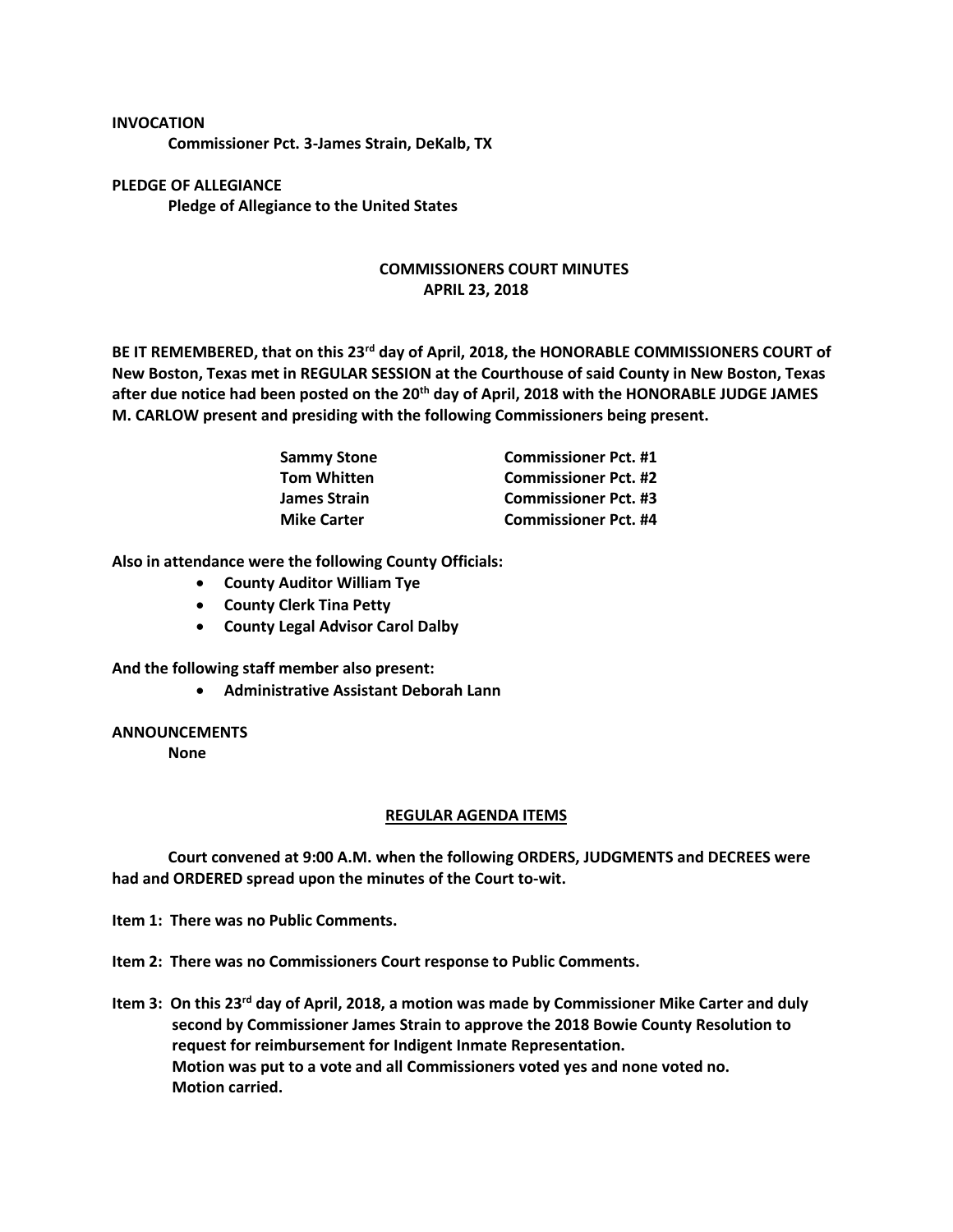- **Item 4: On this 23rd day of April, 2018, a motion was made by Commissioner James Strain and duly second by Commissioner Tom Whitten to appoint Steve Mayo to the Board of Directors of TexAmericas Center. Motion was put to a vote and all Commissioners voted yes and none voted no. Motion carried.**
- **Item 5: On this 23rd day of April, 2018, a motion was made by Commissioner Sammy Stone and duly second by Commissioner James Strain to renew the contract for Dr. Holland (physician and medical director for the Texarkana-Bowie County Health Center). Motion was put to a vote and all Commissioners voted yes and none voted no. Motion carried.**
- **Item 6: On this 23rd day of April, 2018, a motion was made by Commissioner Mike Carter and duly second by Commissioner Sammy Stone to consider and take action to approve the agreement between Bowie County, Texarkana, Texas and the Texarkana-Bowie County Health Center. Motion was put to a vote and all Commissioners voted yes and none voted no. Motion carried.**
- **Item 7: On this 23rd day of April, 2018, a motion was made by Commissioner Mike Carter and duly second by Commissioner James Strain to approve the bond of Curtis Cole as Justice of the Peace, Precinct 2. Motion was put to a vote and all Commissioners voted yes and none voted no. Motion carried.**
- **Item 8: On this 23rd day of April, 2018, a motion was made by Commissioner Sammy Stone and duly second by Commissioner Mike Carter to abandon Black Road in Precinct 1. Motion was put to a vote and all Commissioners voted yes and none voted no. Motion carried.**
- **Item 9: On this 23rd day of April, 2018, a motion was made by Commissioner Mike Carter and duly second by Commissioner James Strain to approve the bond of Jennifer Beckett as First Assistant to the Auditor. Motion was put to a vote and all Commissioners voted yes and none voted no. Motion carried.**
- **Item 10: On this 23rd day of April, 2018, a motion was made by Commissioner Mike Carter and duly second by Commissioner Tom Whitten to approve a contract between the Department of State Health Services Vital Statistics Section and Bowie County Clerk's Office for issuing birth certificates. Motion was put to a vote and all Commissioners voted yes and none voted no. Motion carried.**
- **Item 11: On this 23rd day of April, 2018, a motion was made by Commissioner Mike Carter and duly second by Commissioner James Strain to approve the Treasurer's Investment Report as of March 31, 2018. Motion was put to a vote and all Commissioners voted yes and none voted no. Motion carried.**